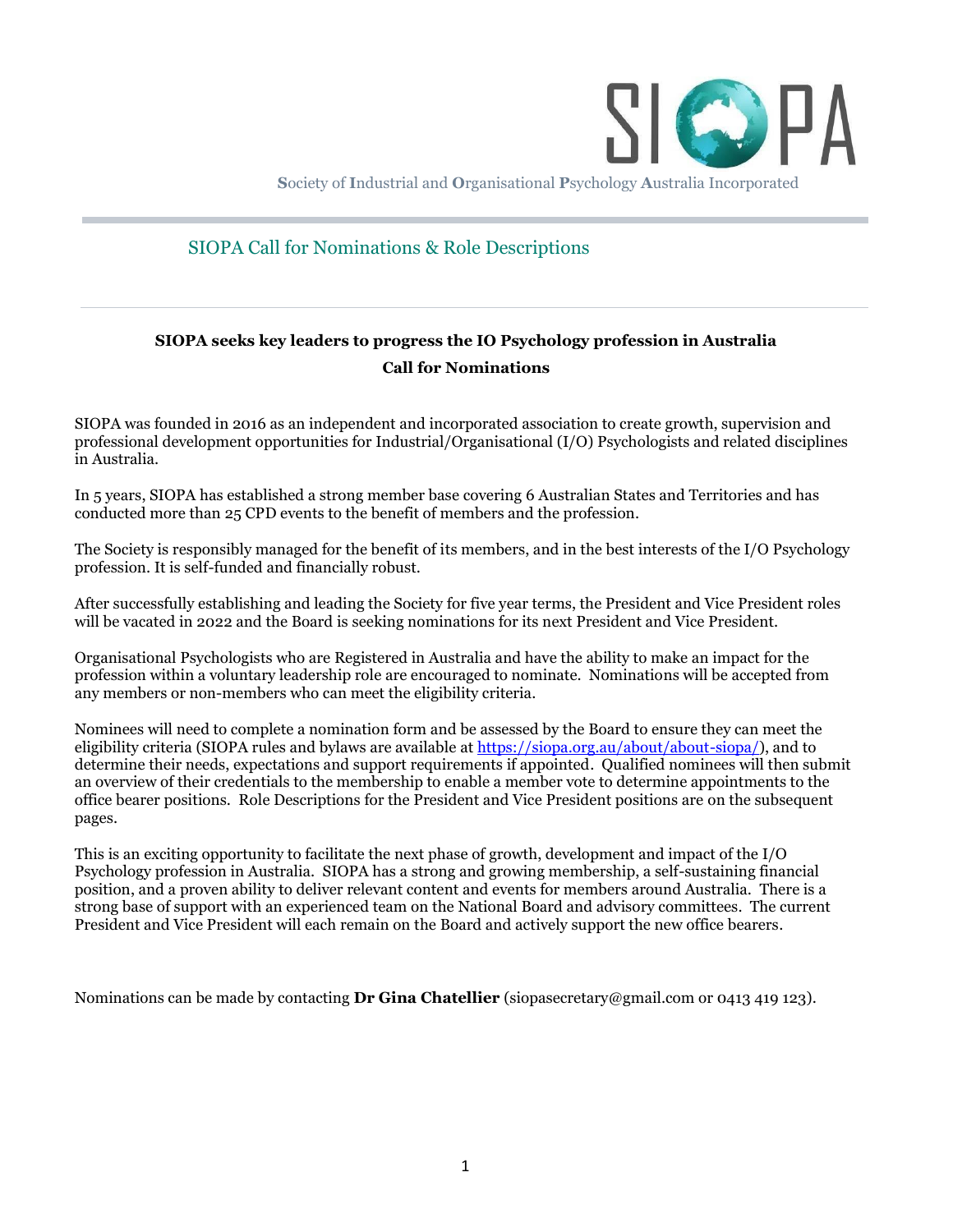# **3.0 ROLES & RESPONSIBILITES**

## PRESIDENT

The President has the following duties—

a) Provide leadership to the organisation;

b) Ensure [in partnership with the Board] that the organisation's objectives, goals and mission are being followed;

c) Ensure [in partnership with the Board] that the organisation develops in the appropriate direction;

d) Ensure [in partnership with the Board] that the organisation operates in an ethically, environmentally, and socially responsible fashion;

e) Produce [in partnership with the Board] a Strategic Plan for the organisation;

- f) Ensure [in partnership with the Board] the regular review and development of the Strategic Plan;
- g) Ensure that appropriate standing orders are in place;
- h) With the Secretary, prepare the agenda in advance of the meeting;

i) Chair Board meetings according to Standing Orders;

j) Rule on issues of meetings procedure not covered in the Standing Orders;

k) Report to the Annual General Meeting on the situation of the organisation;

l) Chair General Meetings according to Standing Orders;

m) Liaise [in partnership with the Vice- President] with the Strategic Advisory Group;

n) Liaise [in partnership with the Vice- President] with the Industry Advisory Group;

o) Assign [in partnership with the Board] administrative duties to Board members and volunteers;

p) Personally carry out administrative duties as assigned;

q) Manage the business of the Board;

r) Manage the recruitment, induction, and training of Board members [in partnership with the Board];

s) Manage [in partnership with the Board] the assessment, review and renewal of the Board;

t) Manage the organisation's grievance procedures;

u) Ensure the harmony of Board deliberations;

v) Manage [in partnership with the Board] the succession of the position of Chair;

w) In partnership with the Vice-President, serve as spokesperson for the organisation as appropriate;

x) Promote the organisation in the community as opportunities arise;

y) Serve [as nominated by the Board] in negotiation with other organisations;

z) Ensure that

• the modes of performance of all legal requirements are featured in the procedures manual;

• the performance of all legal requirements is reported to the Board;

• the performance of all legal requirements is fully documented.;

aa) Ensure that all legal requirements are met;

bb) With the Treasurer, ensure the organisation's financial control procedures are adequate and that risk management strategies are in place; and

cc) As for Board members (below).